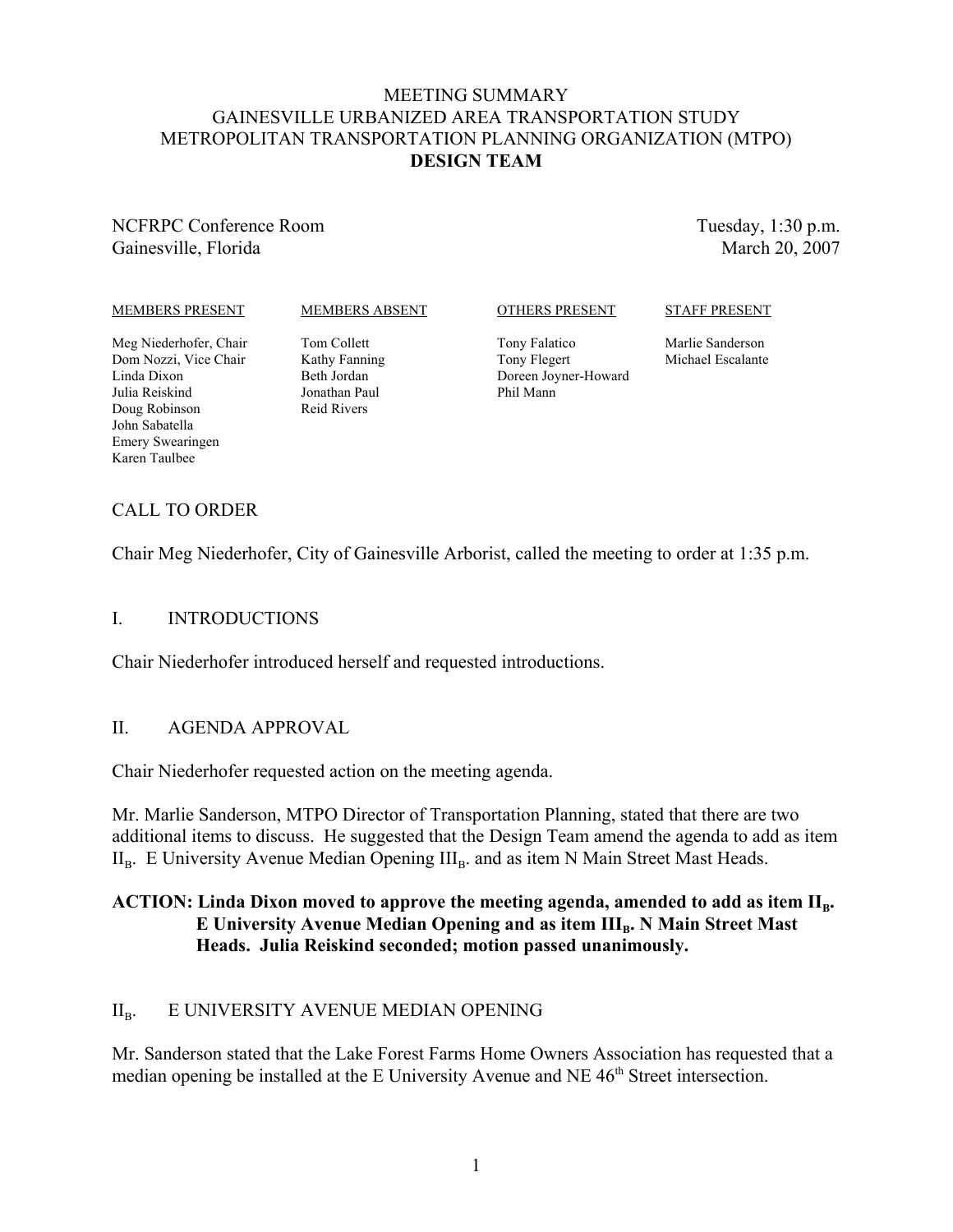Ms. Karen Taulbee, Florida Department of Transportation (FDOT) Transportation Planner, discussed the E University Avenue median openings and answered questions. She noted that, at the present time, FDOT would not install a median opening at this intersection.

Mr. Tony Falatico, FDOT Traffic Operations Engineer, noted there was no significant traffic crash data for the E University Avenue corridor.

# III. MTPO MAST ARMS POLICY- PROPOSED REVISIONS

Mr. Sanderson stated that, last fall, FDOT requested a waiver to the mast arm requirement for a new signal at the intersection of SW 62<sup>nd</sup> Avenue and Williston Road (State Road 121). He said the MTPO, at its December  $14<sup>th</sup>$  meeting, approved the following motion to:

*"Direct the TAC to consider whether exceptions to Policy 7.2.1 of the MTPO Urban Design Manual should be considered. If exceptions are recommended, criteria for these exceptions should be developed."*

He discussed proposed changes to Policy 7.2.1 and answered questions.

Mr. Falatico discussed the installation requirements for mast arms and strain-pole signals.

# **ACTION: Linda Dixon moved to recommend that the MTPO approve the following changes to Policy 7.2.1 of the** *MTPO Urban Design Policy Manual* **for review and recommendation:**

**"FDOT staff shall install mast arms with All new signals within Alachua County shall be mast arms with horizontal signal heads on all FDOT projects from this date forward. This policy was approved on March 9, 1995. Exceptions to this policy may be granted if all three of the following conditions are met:**

- **• the intersection is located in unincorporated Alachua County and outside the Gainesville Urbanized Area;**
- **• one of the intersecting roads has not been built to an urban, four-lane cross-section; and**
- **• the intersection must satisfy the Manual Uniform Traffic Control Devices (MUTCD) warrant number seven crash experience.**

**Exceptions for installing post-mounted signals or vertical heads on mast arms may be granted on a case-by-case basis.**

**Julia Reiskind seconded; motion passed unanimously.**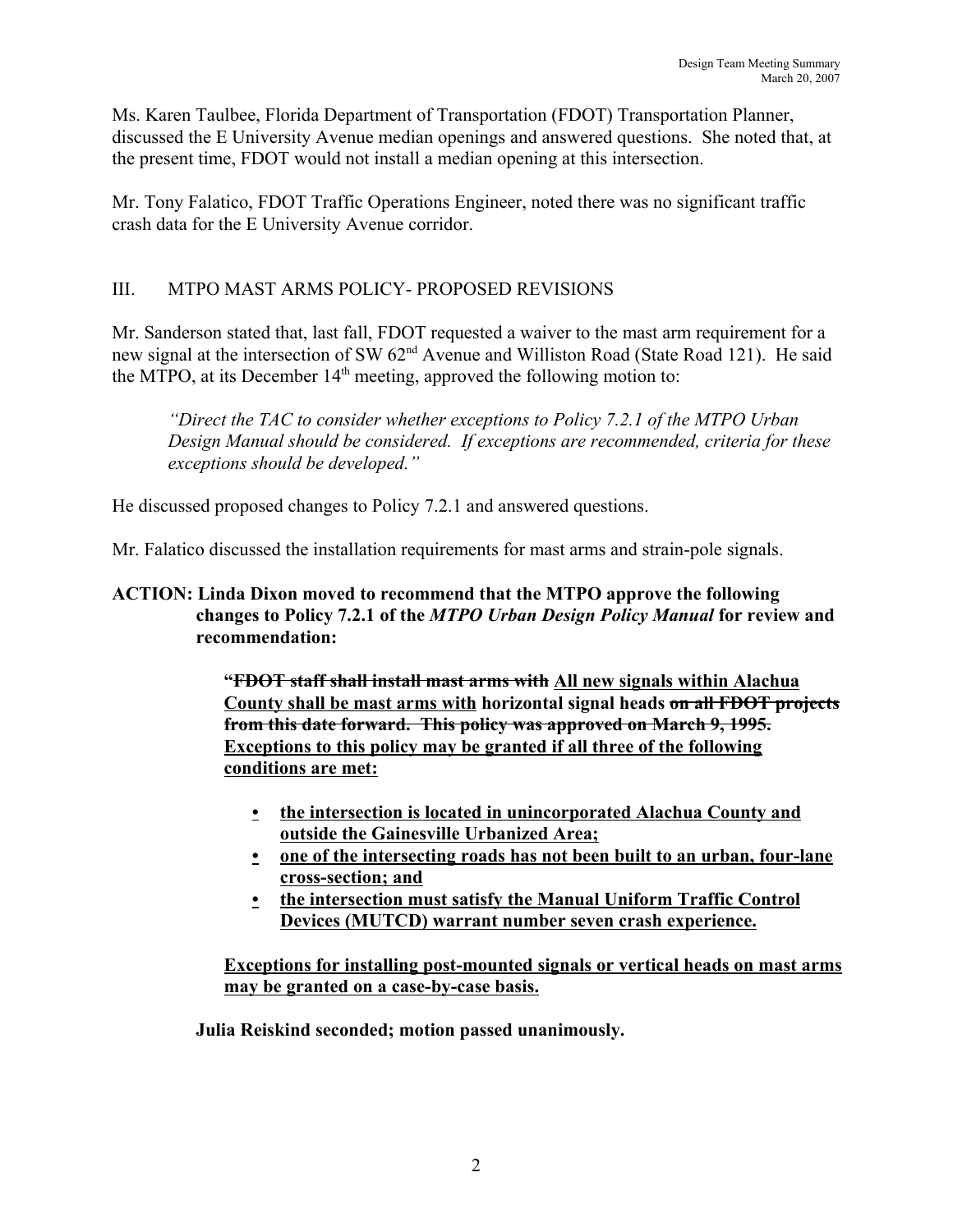## $III_{\rm B}$ . N MAIN STREET MAST HEADS

Mr. Sanderson stated that City of Gainesville staff is requesting a waiver of the MTPO Mast Arm Policy in order to install vertical heads on the mast arms for the signalization project at N Main Street and N 53<sup>rd</sup> Avenue intersection.

## **ACTION: Linda Dixon moved to recommend that the MTPO grant an exception to allow vertical mast heads for the signalization project at N Main Street and N 53rd Avenue intersection. Julia Reiskind seconded; motion passed unanimously.**

## IV. CONTEXT SENSITIVE DESIGN

Vice Chair Nozzi discussed context sensitive design modifications to the *MTPO Urban Design Policy Manual* and answered questions.

## **ACTION: Dom Nozzi moved to:**

- **1. forward to the MTPO the Design Team's concerned that the** *MTPO Urban Design Policy Manual***:**
	- **A. is a one-size-fits-all document**
	- **B. that it is not context-sensitive; and**
	- **C. that it does not provide guidelines for the full range of contexts: Urban, Suburban, Rural;**
- **2. recommend that the MTPO direct that the** *Manual*
	- **A. be amended to be more context sensitive; and**
	- **B. to the extent appropriate, be compatible with City and County design standards; and**
- **3. refer the Manual to City and County staff the issue of conflicts of the between the manual and local government develop regulations.**

**John Sabatella seconded; motion failed 2 to 5.**

**It was a consensus of the Design Team to defer this agenda item to its next meeting to discuss the following issues:**

**1. whether the Design Team should forward a comment to the MTPO that the** *MTPO Urban Design Manual* **is a one-size-fits-all document that is not contextsensitive and it does not provide guidelines for the full range of contexts- Urban, Suburban and Rural;**